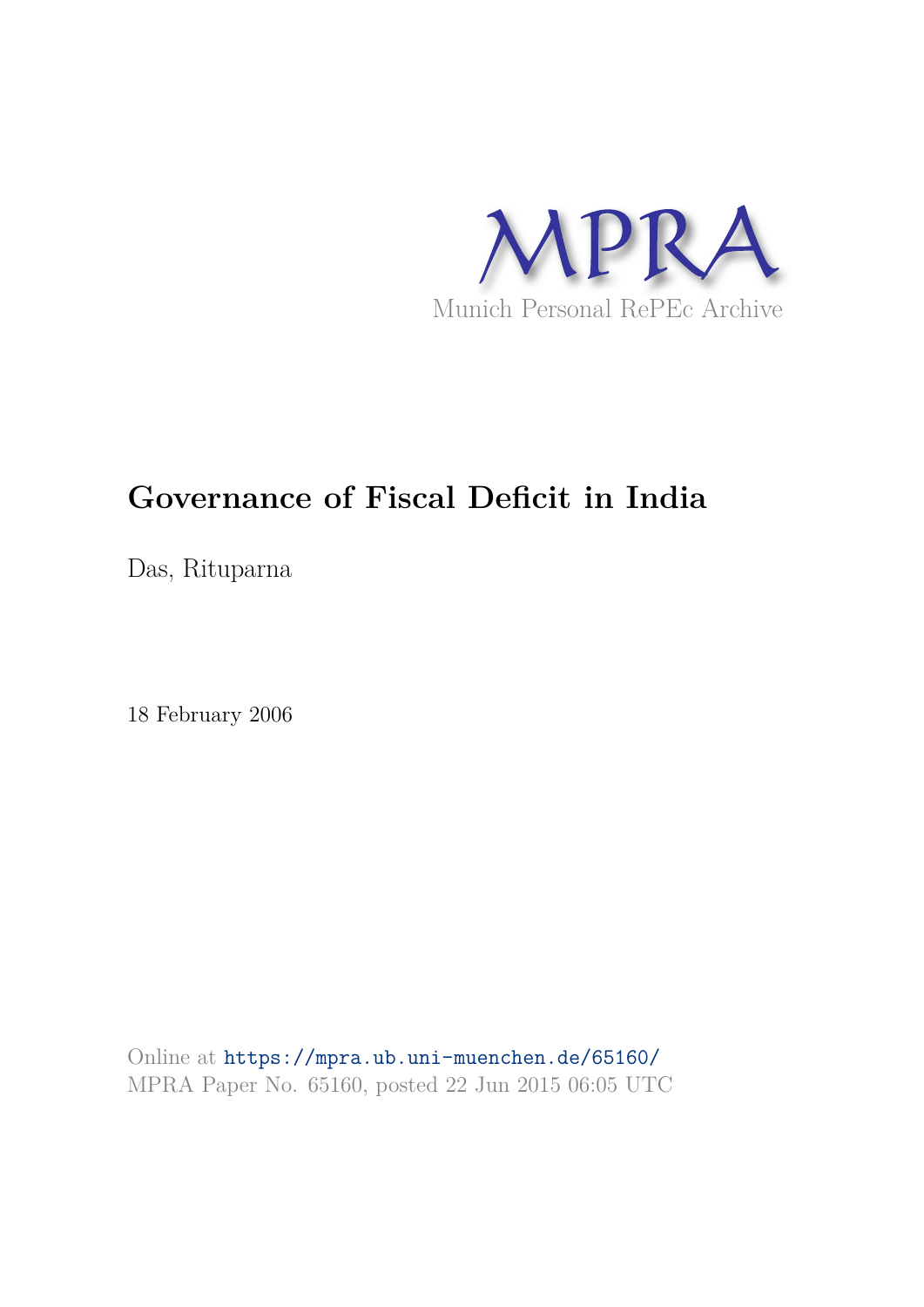# **NATIONAL LAW UNIVERSITY, JODHPUR & INDIAN COUNCIL FOR SOCIAL SCIENCE RESEARCH**

# **Paper for National Seminar on Reforms: Road to Good Governance & Sustainable Development**

# **Governance of Fiscal Deficit in India**

**Rituparna Das** 

**February 2006** 

**JEL Code E 62**  DOI: 10.13140/RG.2.1.3454.4809 ·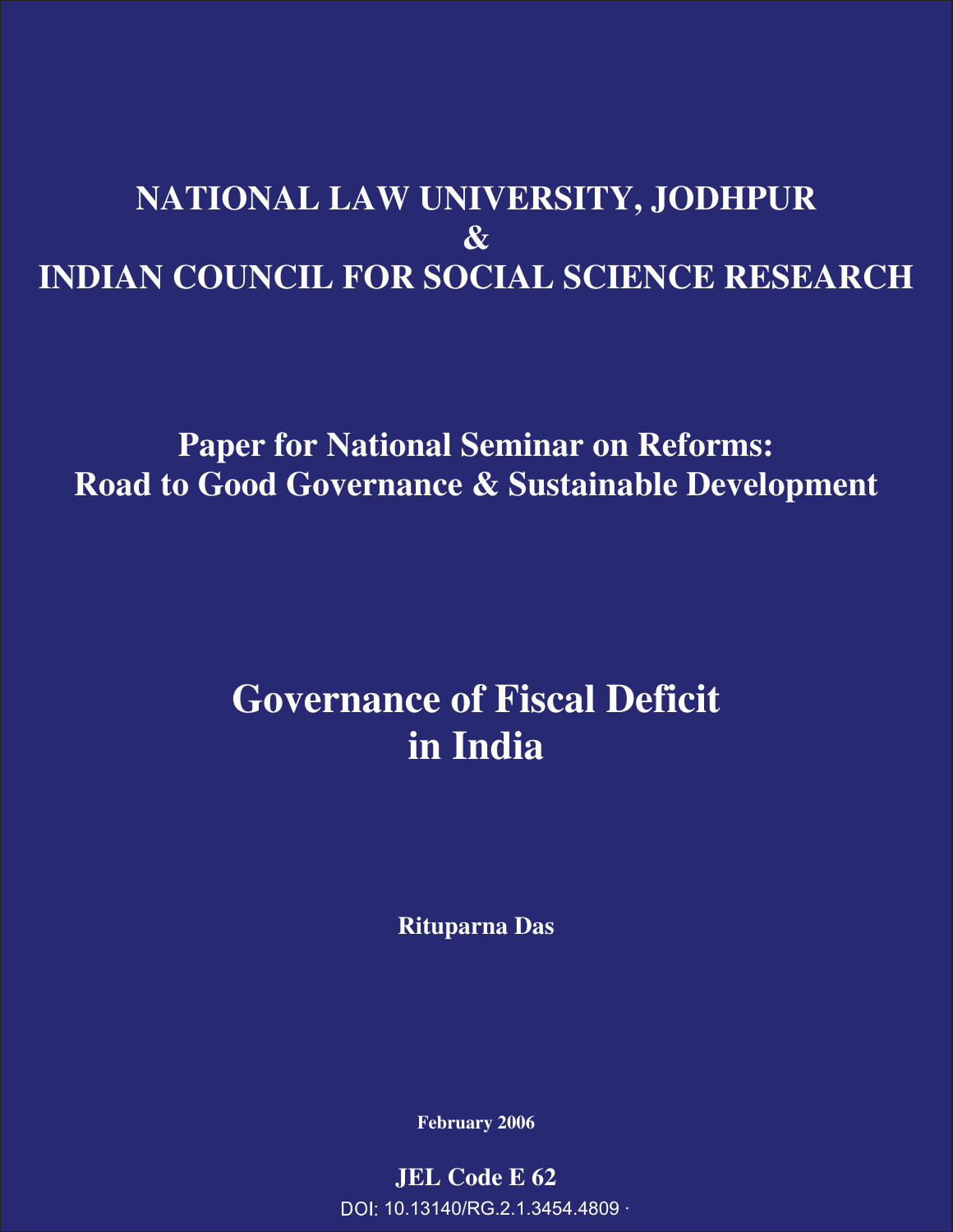"He is the best of kings all the sources of whose income are managed and supervised by contented and trustworthy men well acquainted with the means of increasing the finances." *Krishna Dwaipayan Vyas*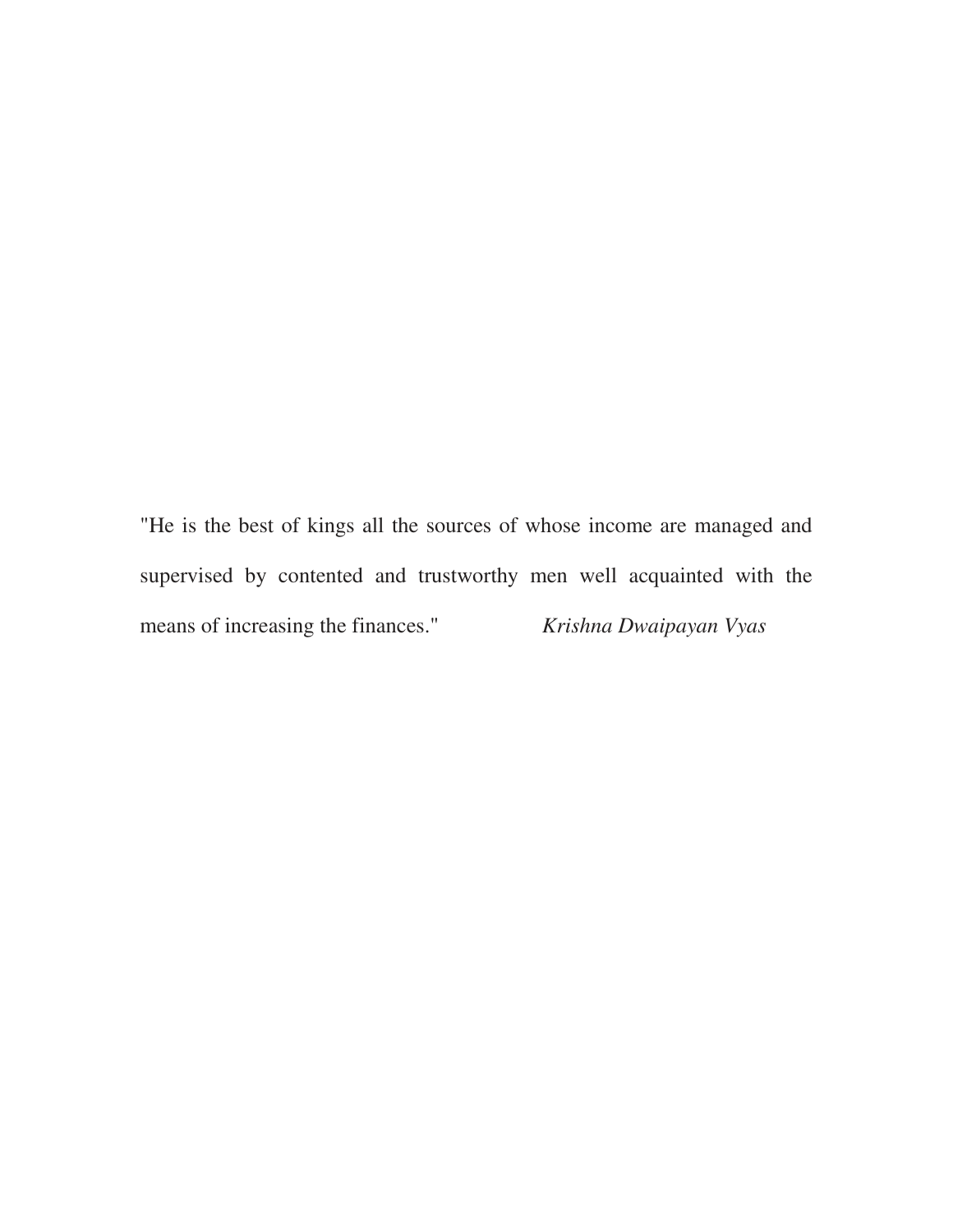### **ABSTRACT**

Indian legal frame compels the central bank of the country to increase money supply through financing fiscal deficits and thus fuels inflation, but, the liberalization of the economy has neutralized such inflationary potential. This chapter shows that the influence of such deficit financing on money stock became virtually nil during the post reform period, rather foreign exchange assets emerged as a powerful determinant of money stock.

**Keywords:** Net Foreign Exchange Assets, Vector Autoregression

A revised version of this paper is published as Chapter 2: Modeling Fiscal Deficit in Das, R. (2010). *Research Methodology in Social Sciences and Management: Models on Indian Issues,* Saarbrücken: *Verlag Dr. M*ü*ller*, ISBN-13: 978- 3639295467, pp 15-30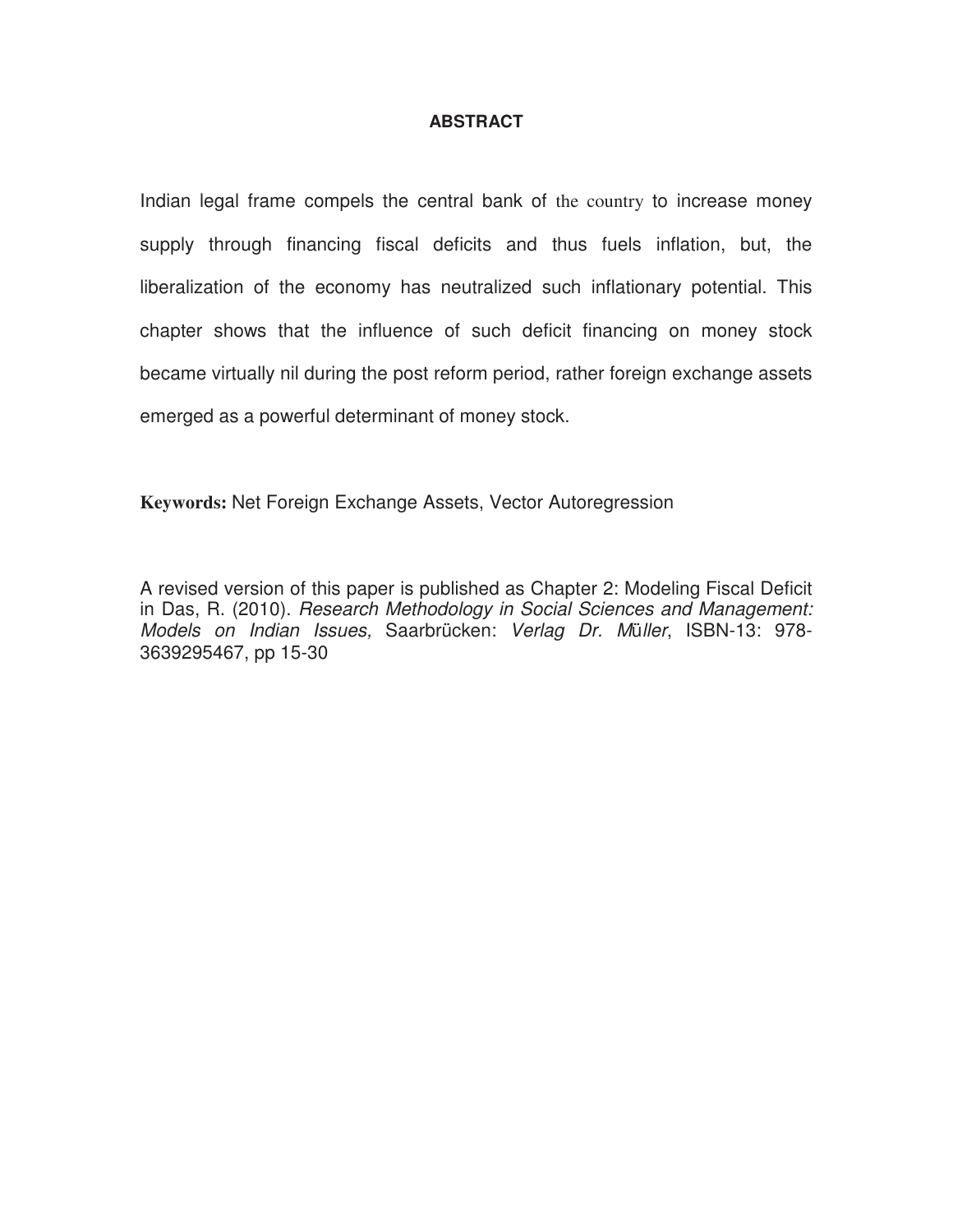- 1. Introduction
- 2. Literature review
- 3. The issues
- 4. Methodology
- 5. Source of data
- 6. The single equation model
- 7. The VAR Model
- 8. Conclusion
- 9. References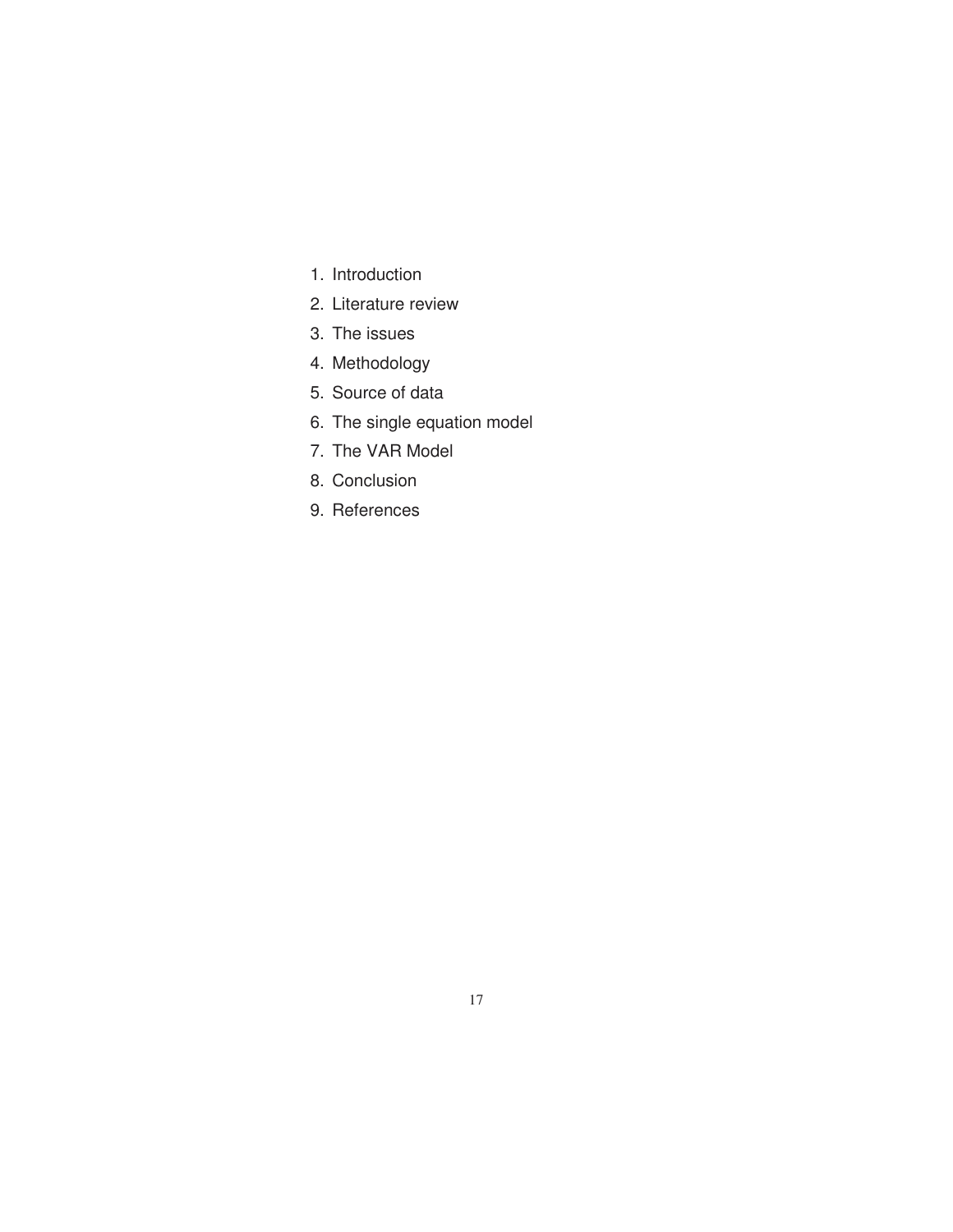#### **1. Introduction**

Fiscal governance is a part of economic governance and is guided in India by the articles from 265 to 293 of the Constitution, which has no provision to control monetization of fiscal deficit through central bank credit<sup>1</sup>. In the Indian context during the pre reform period the Reserve Bank of India (the Bank henceforth) detected close correspondence between the money stock and the central budget deficit (CBD), which was quite indicative of inflation potential. Over three decades 1960s,'70s and '80s CBD remained the single largest determinant of money stock. This relationship could be deemed as the result of making the Bank a statutory body subjected to legislative and executive governance instead of a Constitutional functionary like the Comptroller and Auditor General. It seems that sections 20 and 30 of the Reserve Bank of India Act 1934 (the RBIA henceforth) are responsible for deficit financing as well as the subordination of the Bank to the central government. On the one hand

 $\overline{a}$ 

<sup>1</sup> Mitra et al (2000, p 351)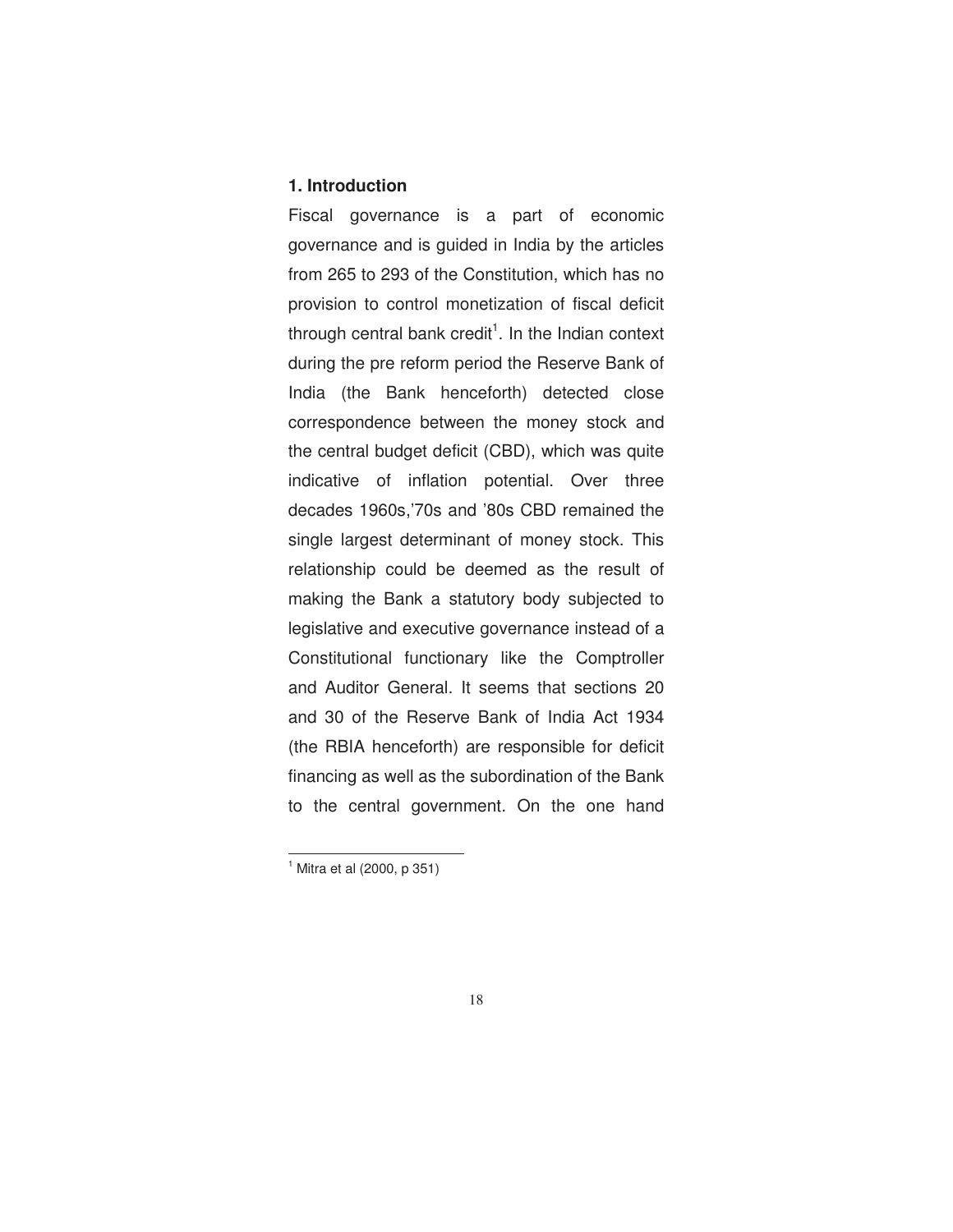Section 20 of the RBIA empowers the central government to entrust the Bank with issue of new loans whereas on the other hand Section 30 thereof provides the central government with the powers to supersede the Central Board of the Bank. Thus the Bank is not autonomous and is itself regulated by a player. Such non-autonomy can defeat the logics against the central bank independence as put forth by Rangarajan (1993) and go against article 39(a) in the case where fiscal deficit monetization bears inflationary potential<sup>2</sup>. This chapter tries to explore to what extent the non-autonomy of the Bank influences during the post reform period the relationship between M3 and CBD on the one hand and between RCG and CBD on the other.

### **2. Literature review**

The elasticity of wholesale price index (WPI) with respect to the policy variable broad money (M3) is found to be unity in the long  $run<sup>3</sup>$ . Evidences also exist of strong positive correlations during

.

 $2$  Ramachandran (2000, p 3266)

<sup>3</sup> Singh et al (2005, p 182)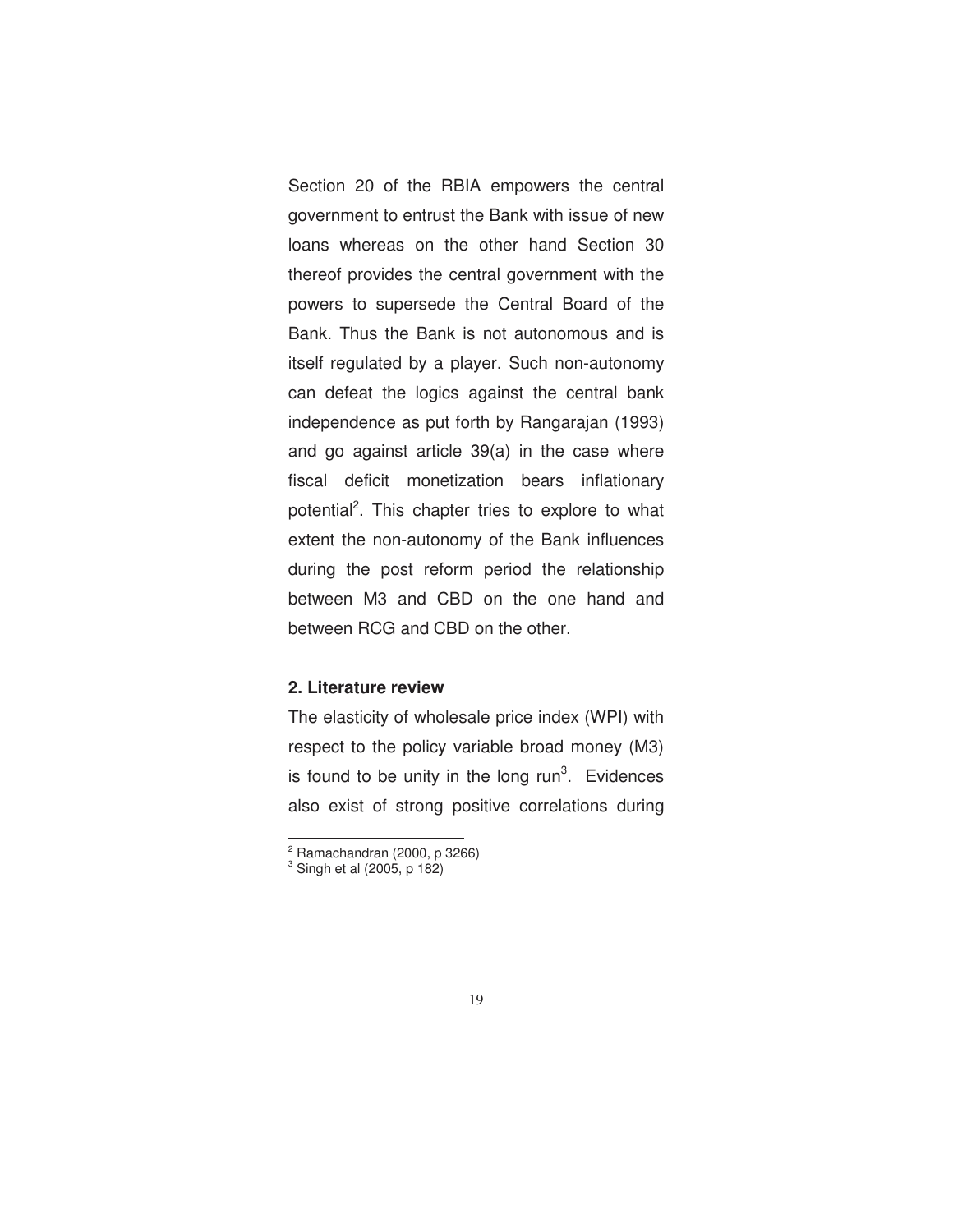the pre reform period in India between money stock and CBD. For example in the early eighties the elasticity of money supply with respect to the CBD was found as high as 88%, whereas the elasticities with respect to other determinants like foreign exchange assets of the country and changes in commercial bank credit were much lower -  $7\%$  and 40% respectively<sup>4</sup>. Elasticity of y with respect to x means what % increase in y follows from every 1% increase in x. Again in the late nineties the RBI credit to the central government (RCG) is found to push up M3 by more than 300% for every additional one rupee increment<sup>5</sup>. Finally, during the post reform period net foreign assets (in stead RCG) appeared to be strong determinants of M3<sup>6</sup>.

### **3. The issues**

a. How do CBD and RCG affect money stock? b. Is there any interdependence between RCG and CBD?

.

<sup>4</sup> Sarma (1982, p 61)

<sup>5</sup> Rangrajan et al (1997, p 84)

<sup>6</sup> Soumya et al (2004-05, pp 91, 106-107)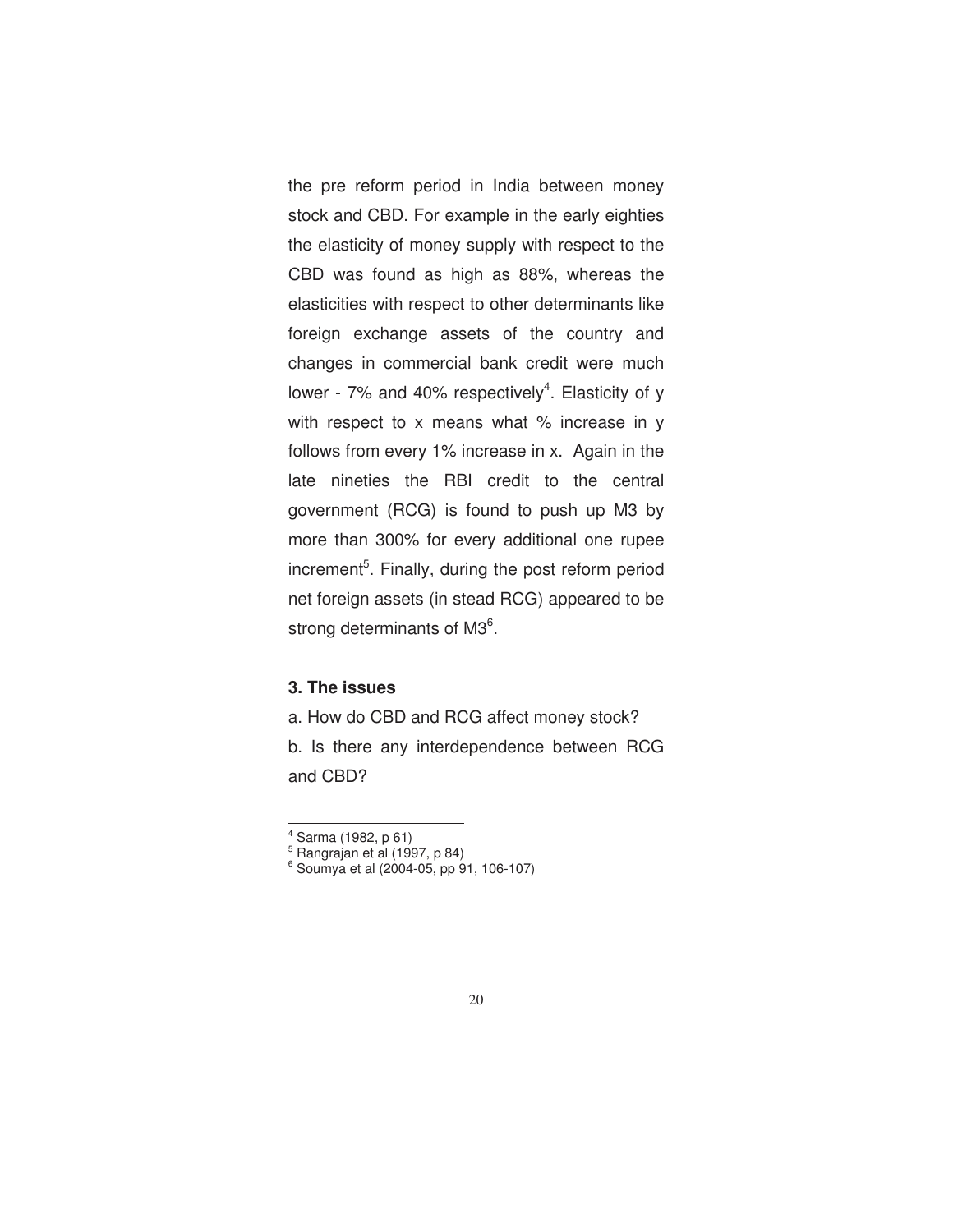### **4. Methodology**

This chapter tries to detect with the help of monthly data from 1998-99 to 2004-05 whether money supply is influenced by net foreign exchange assets of the country (NFEA), CBD and RBI credit to the government (RCG) with the help of two time series econometric models:

- (a) Single Equation Model Linear regression of the logarithm of M3 is run on the logarithms of NFEA, CBD and RCG.
- (b) Simultaneous Equation Vector Autoregression (VAR) Model – Linear regressions of two endogenous variables CBD and RCG on each other with one lag, two lags, four lags and six lags.

### **5. Source of data**

 $\overline{a}$ 

The data are taken from the RBI sources<sup>7</sup>. But it is difficult for the data available on these variables during the post reform period because CBD is occasionally found negative e.g.

<sup>&</sup>lt;sup>7</sup> Reserve Bank of India (2005, pp 305-314)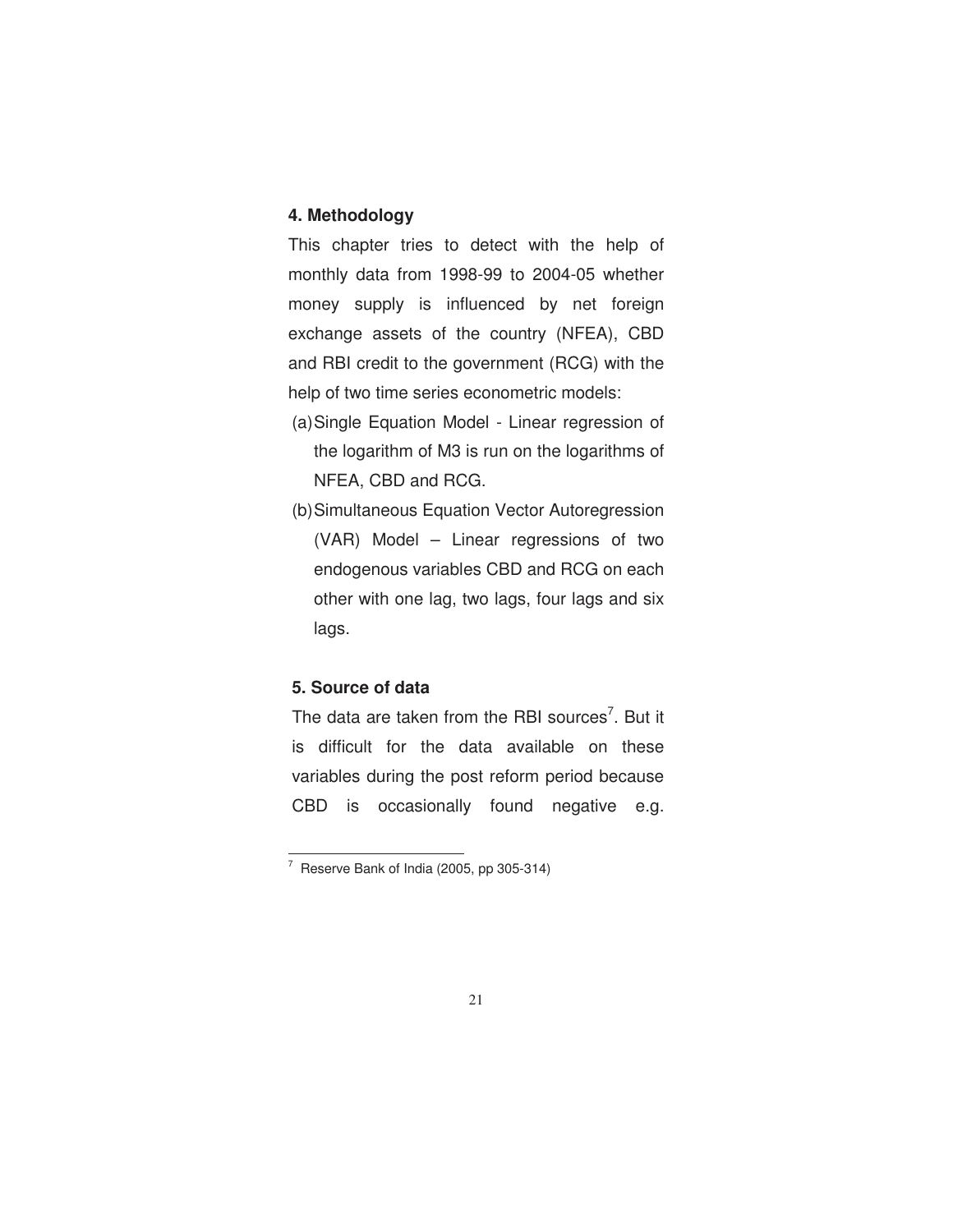December 1994, September 1995, August 1996, December 1996, December 1997, August 2001 and August 2002. Therefore what is permissible is to run regression of change in M3 on changes in CBD, NFEA and RCG.

#### **6. The single equation model**

With the help of above data the following relationship is estimated:

∆M3 = 9076.345 – 0.089 ∆CBD + 0.314 ∆RCG + 0.884 ∆NFEA

 (8.29) (-0.86) (2.22)  $(4.22)$  $2^2 = 0.12$  (1)

A meager t value of the ∆CBD coefficient suggests the dropping the variable to run regression of ∆M3 on ∆NFEA and ∆RCG. This is indicative of multicollinearity between ∆CBD and one of the rest two variables. The revised estimation is as follows:

∆M3 = 9143.5 + 0.28 ∆RCG + 0.86 ∆NFEA  $(8.37)$   $(2.06)$   $(4.14)$  $\overline{R}^2 = 0.14$  (2)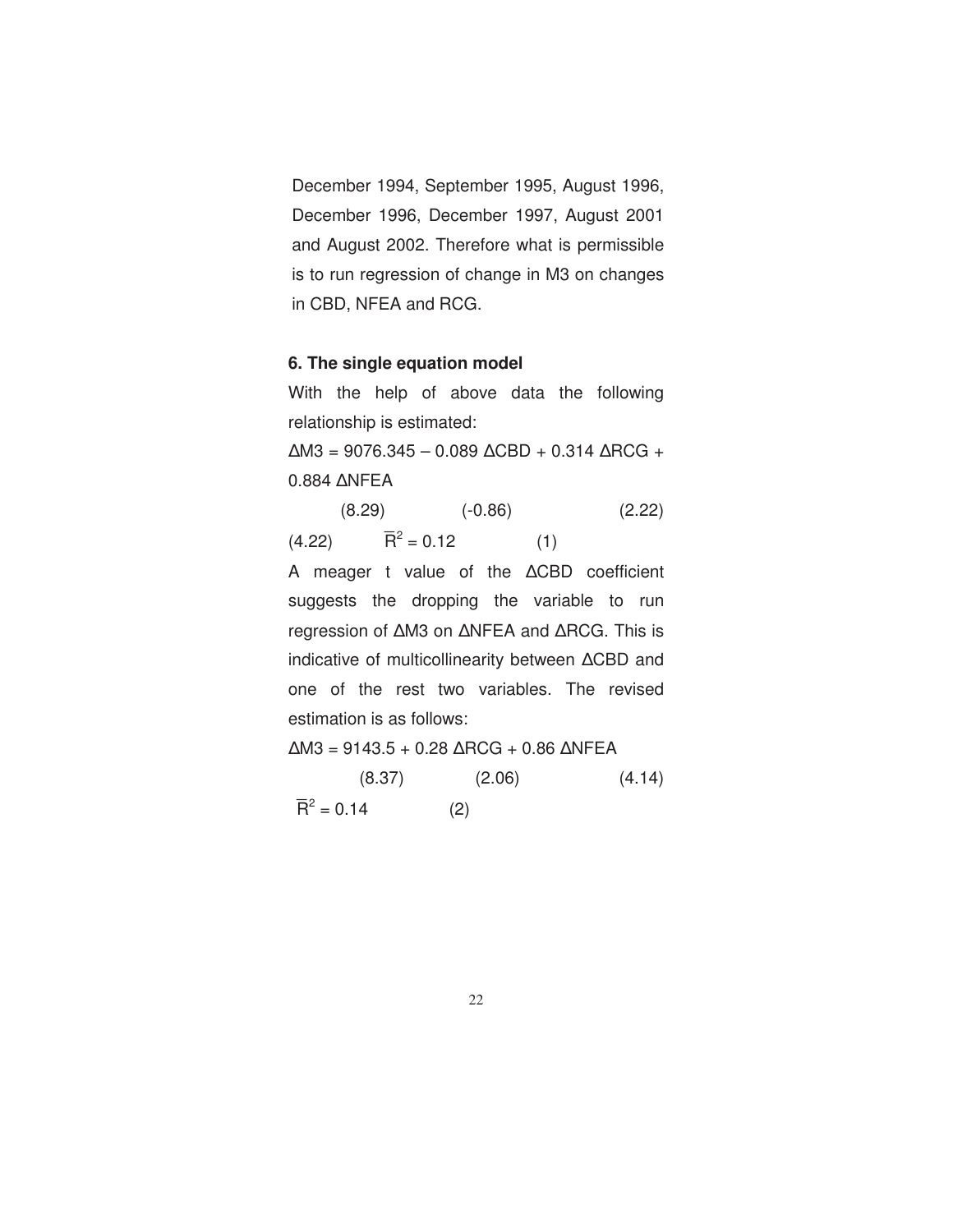Though t values improved in (2) relative to (1)  $\overline{\mathsf{R}}^2$ did not improve much. It further suggests running regression of ∆M3 on ∆NFEA and ∆CBC individually. Individual regression of ∆M3 on ∆RCG is not found insignificant in terms of both of t and  $\bar{R}^2$  values whereas individual regression of ∆M3 on ∆NFEA is found relatively significant in the same terms. The regressions are given below:

$$
\Delta M3 = 11860.65 + 0.12 \Delta RCG
$$
\n(12.6) (0.85)\n
$$
\overline{R}^2 = -0.002
$$
\n(3)\n
$$
\Delta M3 = 9566.8 + 0.74 \Delta NFEA
$$
\n(8.8)\n
$$
\overline{R}^2 = 0.104
$$
\n(4)

In the post reform sample period CBD did not at all influence money stock, instead NFEA appeared to be a relatively important determinant of money stock. This is evident by the very poor values of t statistics of the CBD variable and  $\bar{R}^2$ in regression of ∆M3 on ∆CBD: ∆M3 = 17073.15 - 0.12685 ∆CBD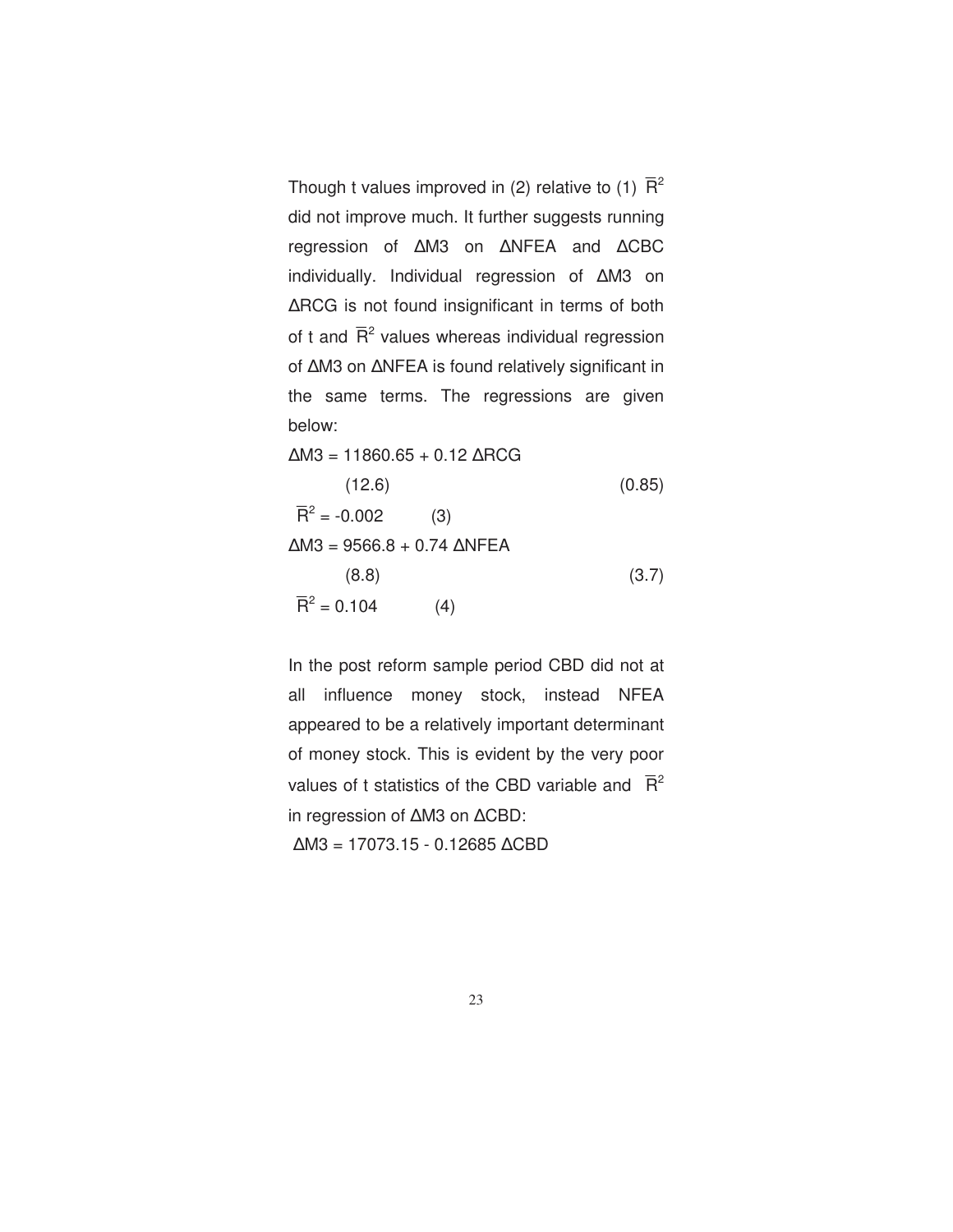$(11.35635)$   $(-1.00068)$  $2 =$ 0.012212

#### **7. The VAR Model**

We verify the above conclusion with the help of a different model where we assume CBD and RCG are affecting each other. RCG a major source of M3 is taken as the proxy of M3. VAR model is a popular tool for this purpose. We considered three alternative VAR models – one lag, two lags, four lags and six lags. The results are given below:

#### **VAR (1 lag)**

 $\text{CBD}_t = -3194.2+ 0.09 \text{ CBD}_{t-1} + 0.07 \text{ RCG}_{t-1}$ (6) (0.79) (0.71) (2.26)  $\overline{R}^2$  = 0.74 Akaike AIC = 19.95, Schwarz SC = 20.00  $RCG_t = 7279.9 + 0.11$   $CBD_{t-1} + 0.94$   $RCG_{t-1}$ (7)  $(1.7)$   $(0.86)$   $(27.6)$  $\overline{R}^2$  = 0.92 Akaike AIC = 20, Schwarz SC = 20.00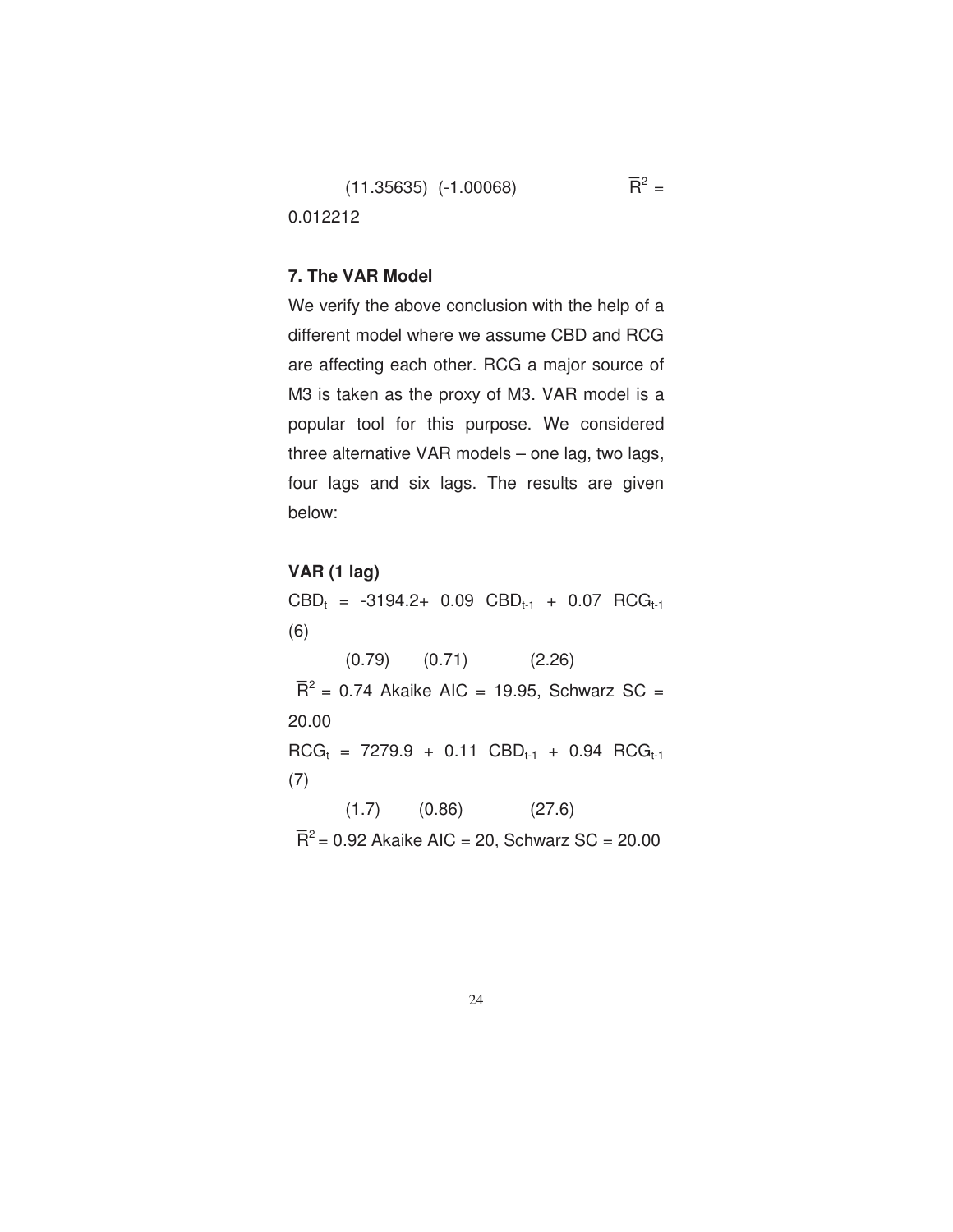**VAR (2 lags)**   $\text{CBD}_t = -2366.97 + 0.06 \text{ CBD}_{t-1} + 0.252 \text{ CBD}_{t-2} +$  $0.076$  RCG<sub>t-1</sub> + 0.02 RCG<sub>t-2</sub>  $(0.6)$   $(0.46)$   $(1.96)$  $(0.62)$   $(0.16)$  $\overline{R}^2$  = 0.1 Akaike AIC = 19.96, Schwarz SC = 20.12  $RCG_t = 7614.4 + 0.1$   $CBD_{t-1} + 0.06$   $CBD_{t-2} + 0.9$  $RCG_{t-1} - 0.008 RCG_{t-2}$  $(1.75)$   $(0.77)$   $(0.5)$ (7.3) (0.06)  $\overline{R}^2$  = 0.92 Akaike AIC = 20.07, Schwarz SC = 20.23

### **VAR (4 lags)**

 $CBD_t = -3689.8 + 0.34$   $CBD_{t-1} + 0.29$   $CBD_{t-2} 0.069$  CBD<sub>t-3</sub> – 0.27 CBD<sub>t-4</sub> + (0.84) (0.26) (2.23)  $(0.05)$   $(1.9)$  $0.176$  RCG<sub>t-1</sub> – 0.11 RCG<sub>t-2</sub> + 0.23 RCG<sub>t-3</sub> – 0.22  $RCG<sub>t-4</sub>$  $(1.4)$   $(0.63)$   $(1.4)$   $(1.8)$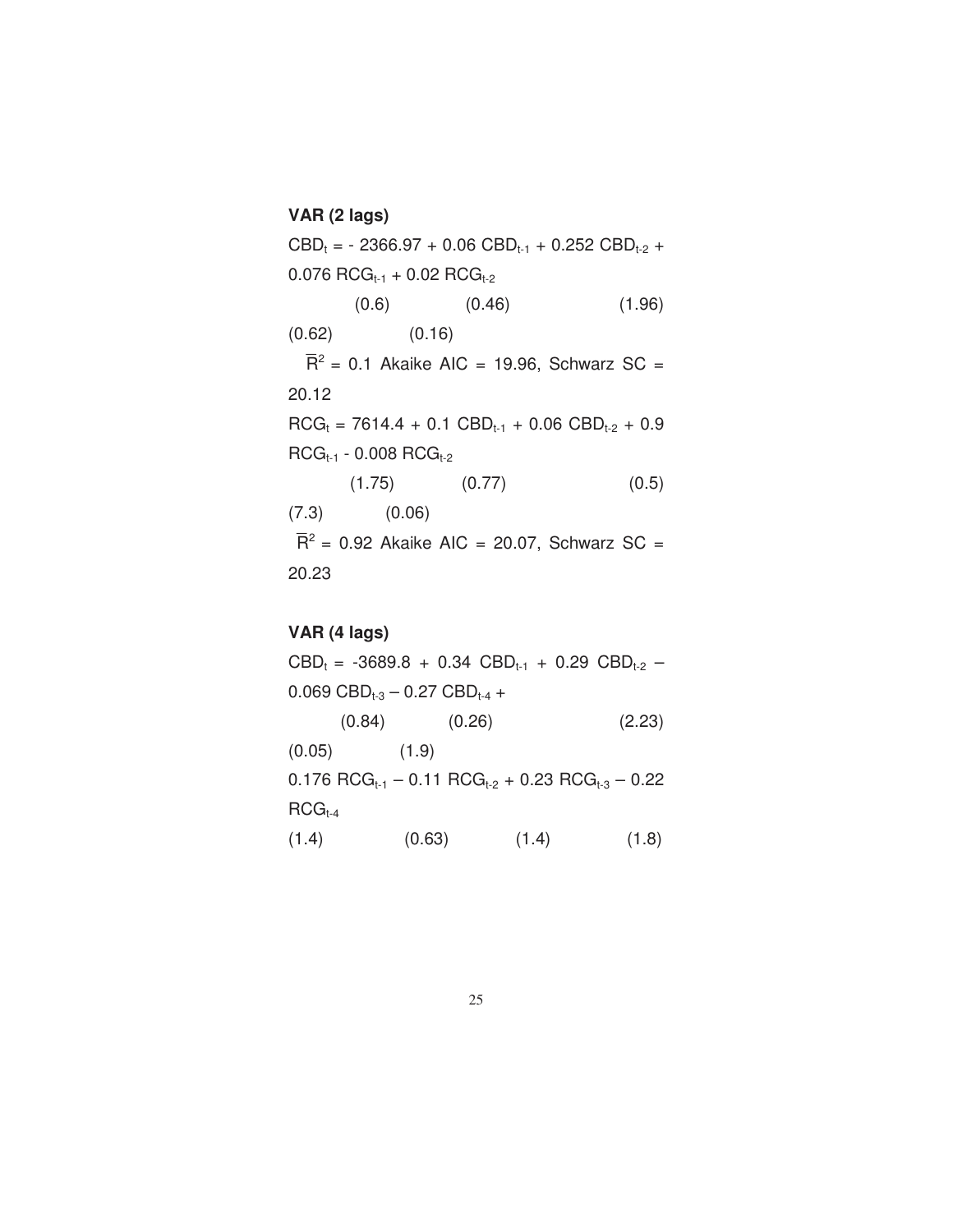$\overline{R}^2$  = 0.14 Akaike AIC = 19.99, Schwarz SC = 20.28  $RCG_t = 8226.29 + 0.07$   $CBD_{t-1} + 0.08$   $CBD_{t-2} +$ 0.255  $CBD_{t-3} - 0.065$   $CBD_{t-4} +$  $(1.75)$   $(0.5)$   $(0.6)$  $(1.75)$   $(0.44)$  $0.944 \text{ RCG}_{t-1} - 0.2 \text{ RCG}_{t-2} + 0.17 \text{ RCG}_{t-3} + 0.006$  $RCG_{t-4}$  $(6.9)$   $(1.1)$   $(0.97)$   $(0.04)$  $\overline{R}^2$  = 0.91 Akaike AIC = 20.13, Schwarz SC = 20.42

**VAR (6 lags)** 

 $CBD_t = -6185.4 - 0.12$   $CBD_{t-1} + 0.23$   $CBD_{t-2} +$ 0.02  $CBD_{t-3} - 0.18$   $CBD_{t-4} - 0.32$   $CBD_{t-5}$  $(1.33)$   $(0.8)$   $(1.7)$  $(0.14)$   $(1.2)$   $(2.3)$  $-$  0.24 CBD<sub>t-6</sub> + 0.176 RCG<sub>t-1</sub> + 0.035 RCG<sub>t-2</sub> +  $0.2 \text{ RCG}_{t-3} - 0.15 \text{ RCG}_{t-4} - 0.11 \text{ RCG}_{t-5}$  $(1.7)$   $(0.9)$   $(0.2)$  $(1.16)$   $(0.9)$   $(0.66)$  $+ 0.04$  RCG<sub>t-6</sub> (0.31)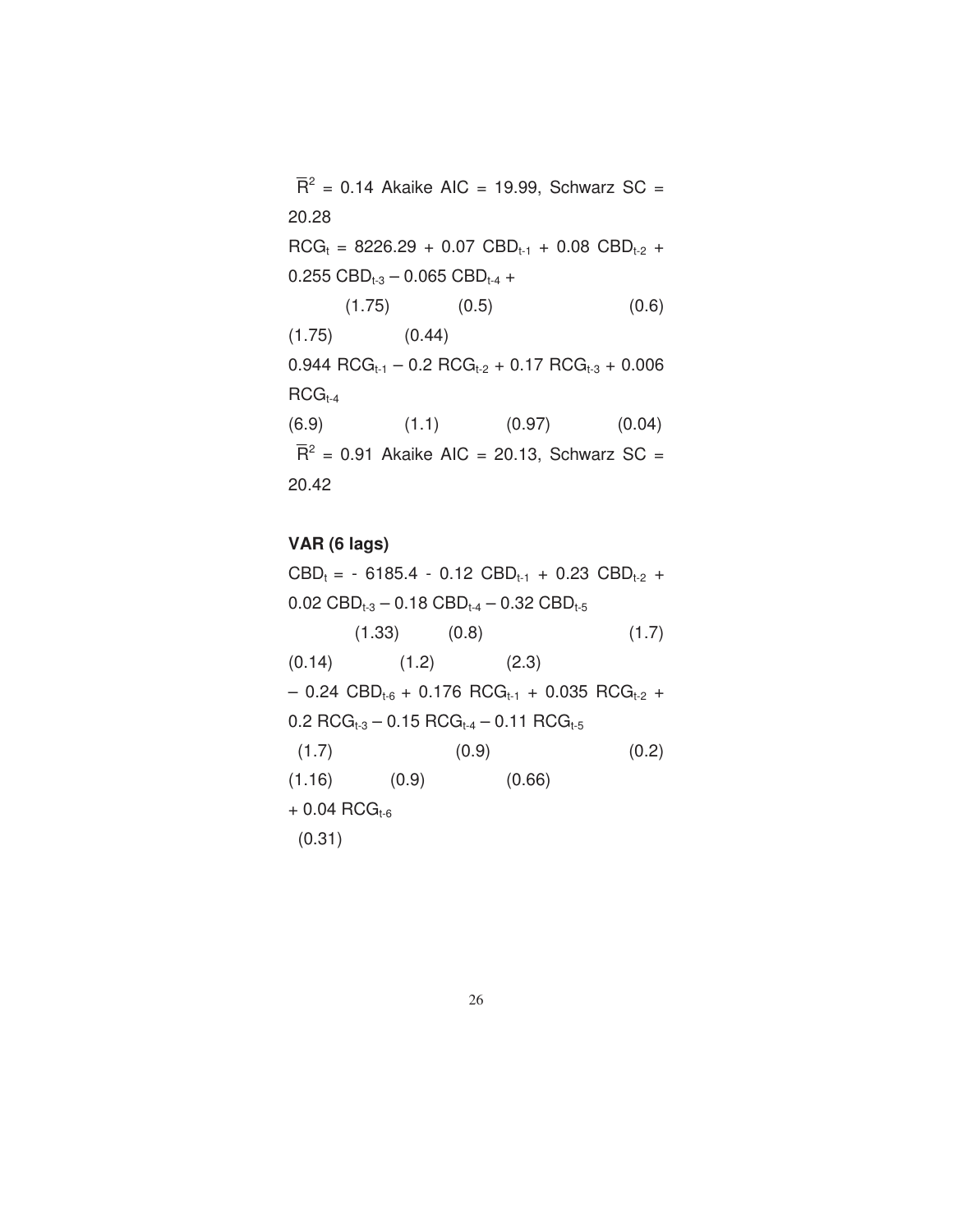$\overline{R}^2$  = 0.2 Akaike AIC = 19.97, Schwarz SC = 20.4  $RCG_t = 10103.35 + 0.102$  CBD<sub>t-1</sub> + 0.08 CBD<sub>t-2</sub> + 0.315 CBD<sub>t-3</sub> – 0.062 CBD<sub>t-4</sub> – 0.171 CBD<sub>t-5</sub> – 0.03 CBD<sub>t-6</sub> + 0.87 RCG<sub>t-1</sub> - 0.18 RCG<sub>t-2</sub> + 0.18  $RCG_{t-3} - 0.27 RCG_{t-4} + 0.28 RCG_{t-5} + 0.02 RCG_{t-6}$  $\overline{R}^2$  = 0.92 Akaike AIC = 20.06, Schwarz SC = 20.4

We find that VAR (1 lag) consisting of equations 6 and 7 gives the best result in terms of minimum values of Akaike AIC and Schwarz SC<sup>8</sup>. These equations show that RCG influences CBD in one period lag but not the reverse. This means the assurance of monetizing deficit given by the central bank encourages the government to be imprudent fiscally.

#### **8. Conclusion**

In above exercise it is found that in the post reform sample period the net foreign exchange assets of the economy instead of the central

.

<sup>8</sup> Gujarati (2004, p 849)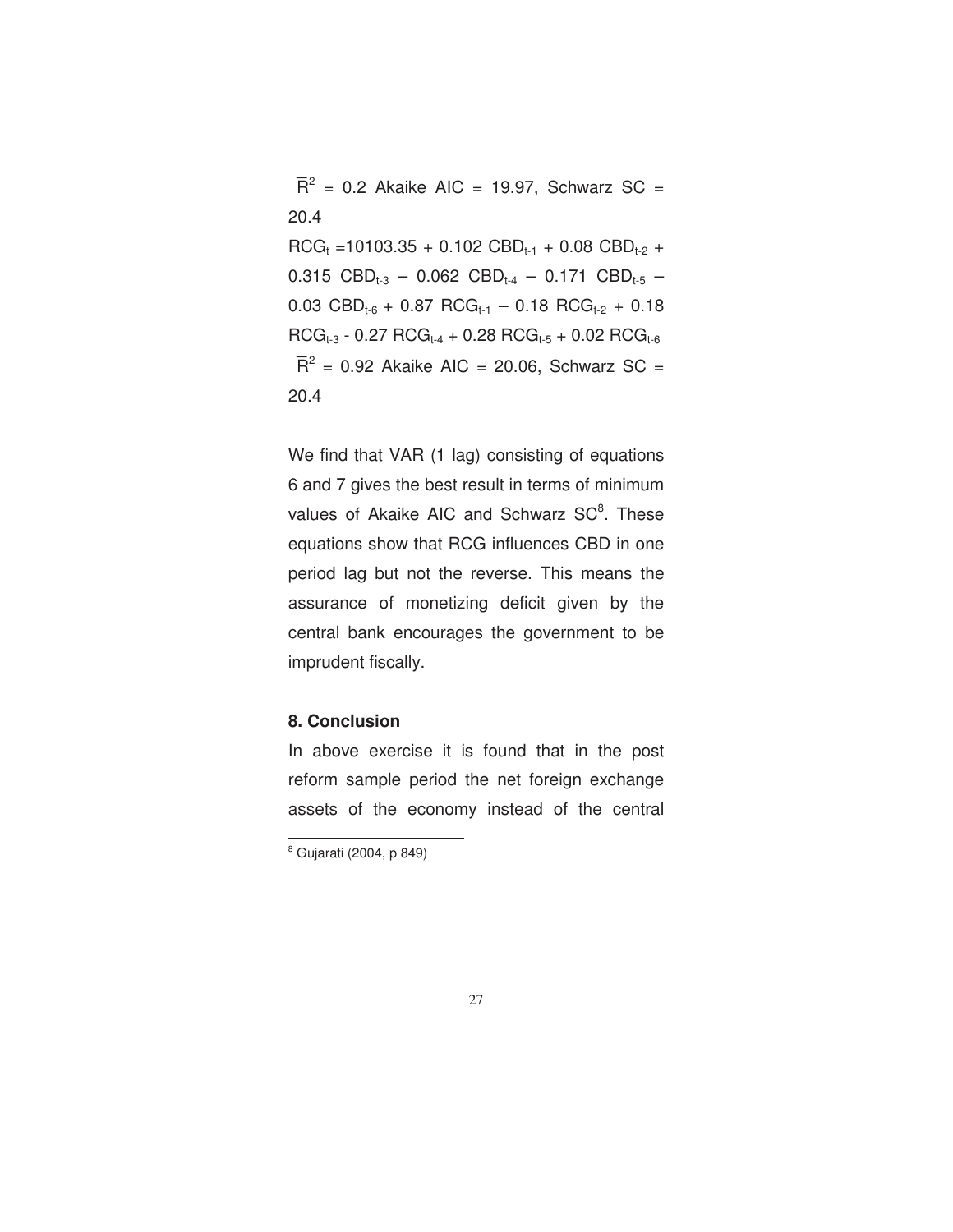government budget deficit (CBD) influenced money stock, but the RBI credit to central government influenced CBD at one period lag. This result, though obtained in a different frame, corroborates Soumya et al (2005).

### **9. References**

- 1. A Soumya and K. N. Murty, 2005. Macroeconomic Changes in Selected Monetary and Fiscal Variables, In B. B. Bhattacharya and A. Mitra (eds.), *Studies in Macroeconomics and Welfare*, Academic Foundation, New Delhi. 89-115
- 2. Balwant Singh and Sushila Augustine, 2005. "Optimizing Growth and Inflation", In B. B. Bhattacharya and A. Mitra (eds.), *Studies in Macroeconomics and Welfare*, Academic Foundation, New Delhi.171-98
- 3. C Rangrajan and M. S. Mohanty, 2004. "Fiscal Deficit, External Balance and Monetary Growth - A Study of Indian Economy", In C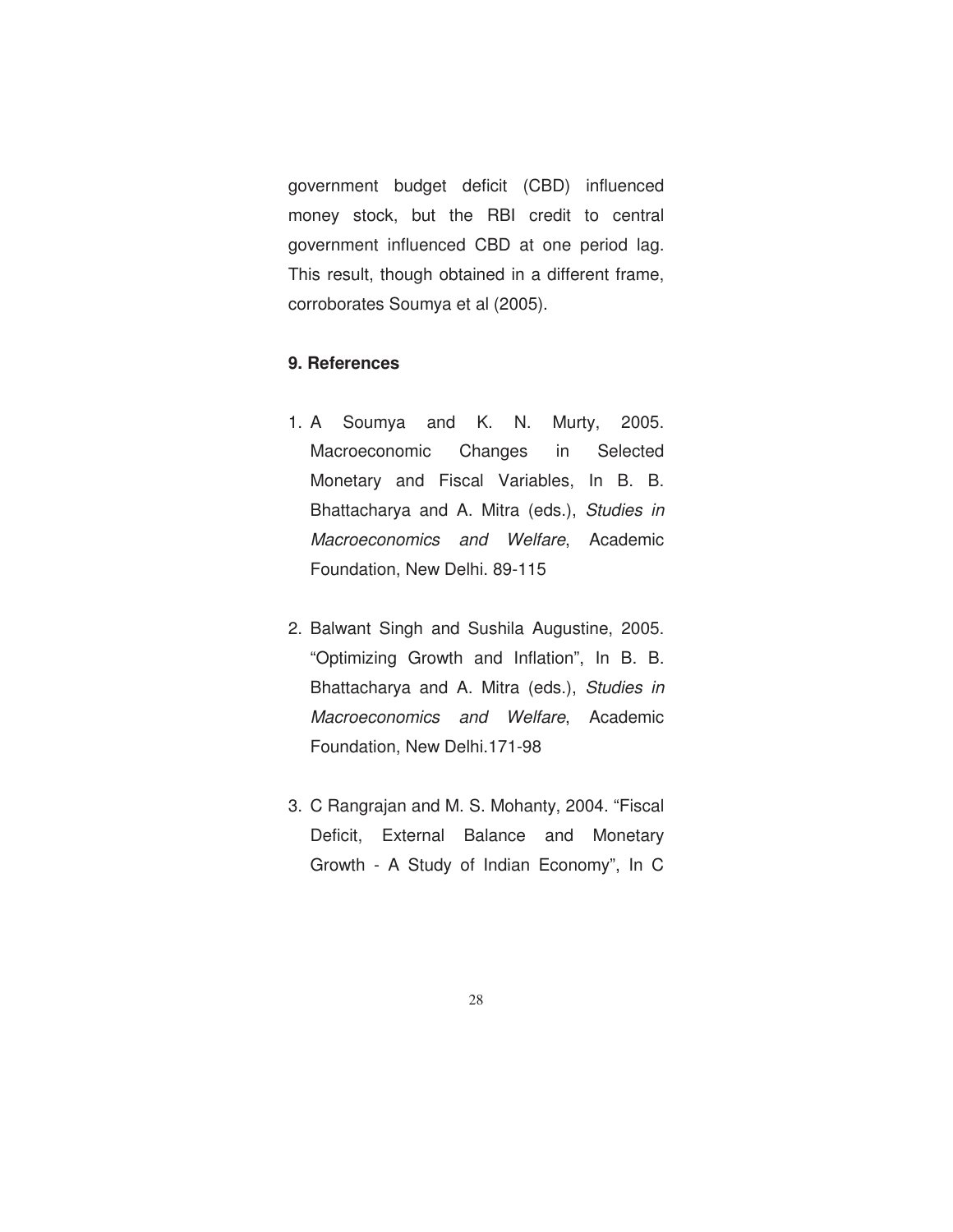Rangarajan (ed.), *Select Essays on Indian Economy*, Academic Foundation, New Delhi. 65-128

- 4. Damodar Gujarati, 2004, *Basic Econometrics*, Tata McGraw-Hill, New Delhi, 4th edition, pp 848-852
- 5. In India the quantity of money supply at a particular point of time is taken as stock concept (to be distinguished from the flow concept). Thus money supply and money stock are taken in the same sense.
- 6. M. Ramachandran, 2000, "Fiscal Deficit, RBI Autonomy and Monetary Management", *www.epw.org.in*, August 26-September 2
- 7. N. L Mitra and Rakesh Kumar, 2000. "Constitutional response to Good Governance and Macro-economic Management", *Journal of Indian Law Institute* Volume 42 No. 2-4, April-December, 335-394